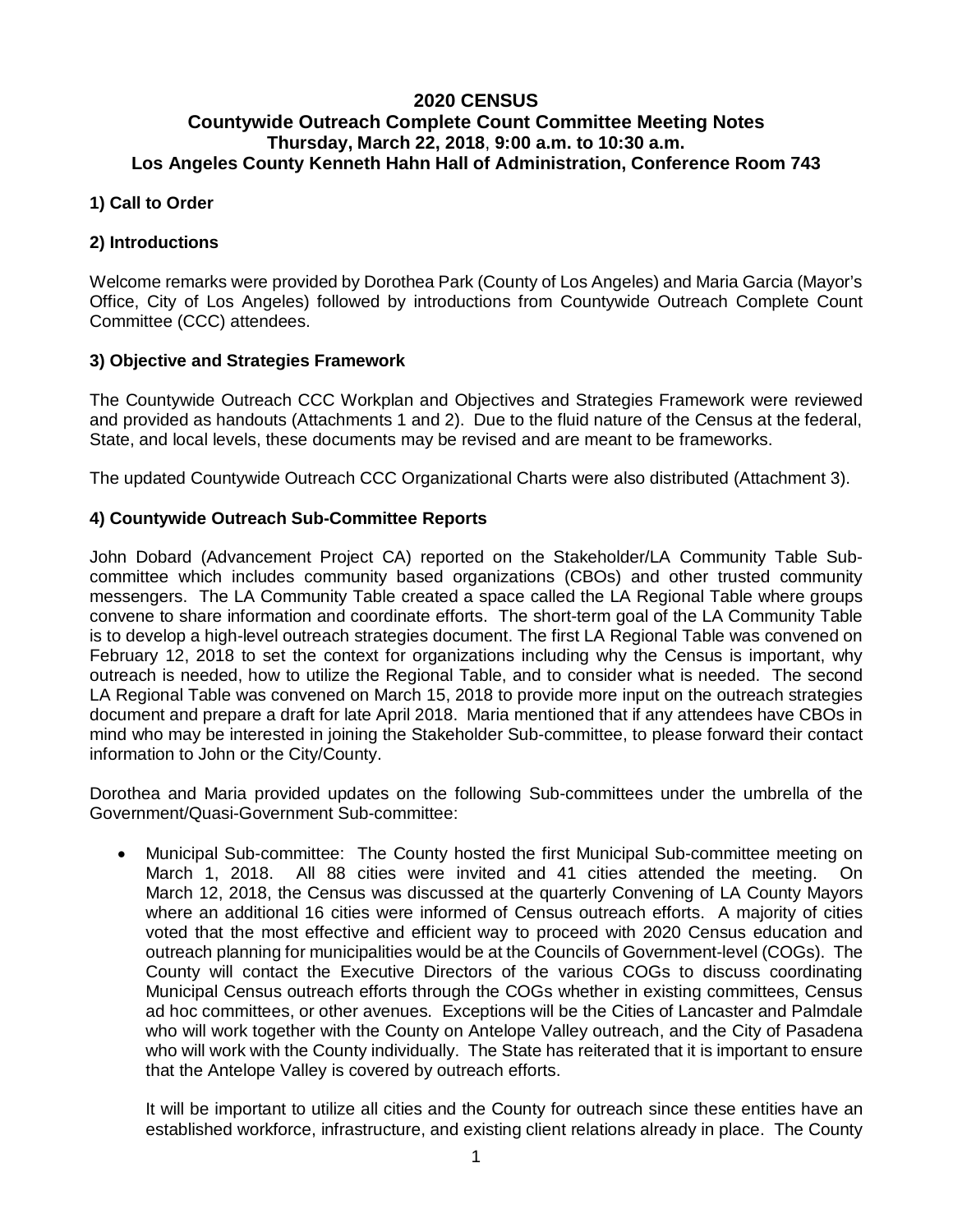alone has over 100,000 employees and over 30 departments. The CCC is requesting that cities create outreach strategy plans. Plans from cities would especially be crucial if additional funding is provided by the State to be distributed to cities in Los Angeles County. The County testified in Sacramento at the Senate Budget Subcommittee hearing and made an initial request for an additional \$8.7 million from the State for Census outreach.

Efrain Escobedo (California Community Foundation) wanted to ensure that attention was provided to some of the smaller hard-to-count cities which may get lost in organizing efforts especially in larger COGs such as the Gateway Cities COG.

A table was created of the number of Very High, High, and Medium Low Response Score (LRS) Census Block Groups in the 88 cities, Los Angeles City neighborhoods, and Los Angeles County unincorporated areas (Attachment 4). LA City created Census profiles for the City's Council Districts (Attachment 5) and was exploring creating profiles for all the cities in the County perhaps through collaborating with college students.

- Higher Education Sub-committee: The City of Los Angeles hosted the first meeting of the Higher Education Sub-committee on March 8, 2018 with a variety of institutions represented including Cal State, UC, private, and community colleges. One issue raised was that the timing of the Census (April) does not work well with college students since it may conflict with spring break, finals, or the end of semesters. Another issue was that many college students experience homelessness or non-stable residences (temporary living situations, "couch surfing", etc.). Future meetings of the Sub-committee will include students.
- Immigration: A report was provided on activity to address immigration issues especially with the probable inclusion of a citizenship question on the Census form. On January 16, 2018, Supervisors Solis and Hahn authored a motion to oppose the citizenship question on the Census and ensure that the Census Planning Committee worked with the County Office of Immigrant Affairs. There are currently various taskforces working on issues related to immigrants including at the California Community Foundation, Los Angeles County, and USC. To avoid redundancy, Rigoberto Reyes, Director of the Office of Immigrant Affairs, would be folded into the existing Community Table rather than create a new immigration sub-committee.

### **5) City of Los Angeles Census Update**

Maria provided an update on Census efforts at the City of Los Angeles. On February 8, 2018, the Mayor issued an Executive Directive to all City Departments requesting that they produce a departmental Census workplan by June 30, 2018. The City will then create a citywide Census plan. The City presented Census profiles of the City and 15 Council Districts featuring demographic information and LRS maps. The City also presented on the Census at the quarterly Convening of LA Mayors held on March 12, 2018.

Regarding other CCC Sub-committees, the Unions Sub-Committee and Business/Chambers sub-Committee have not convened yet but have a vested interest in the Census and will be helpful in the outreach process. County Departments will also be asked to produce departmental Census workplans. Census Action Kiosks will also be important since the U.S. Census Bureau appears to be moving away from using Questionnaire Assistance Centers.

### **6) Status of Local Update of Census Addresses (LUCA)**

Doug Barron (County of Los Angeles) reported that the County received the Master Address File from the U.S. Census Bureau on March 2, 2018. The due date for providing updated addresses is June 30, 2018. (It has since been extended by two weeks.) The County is also managing lists for 42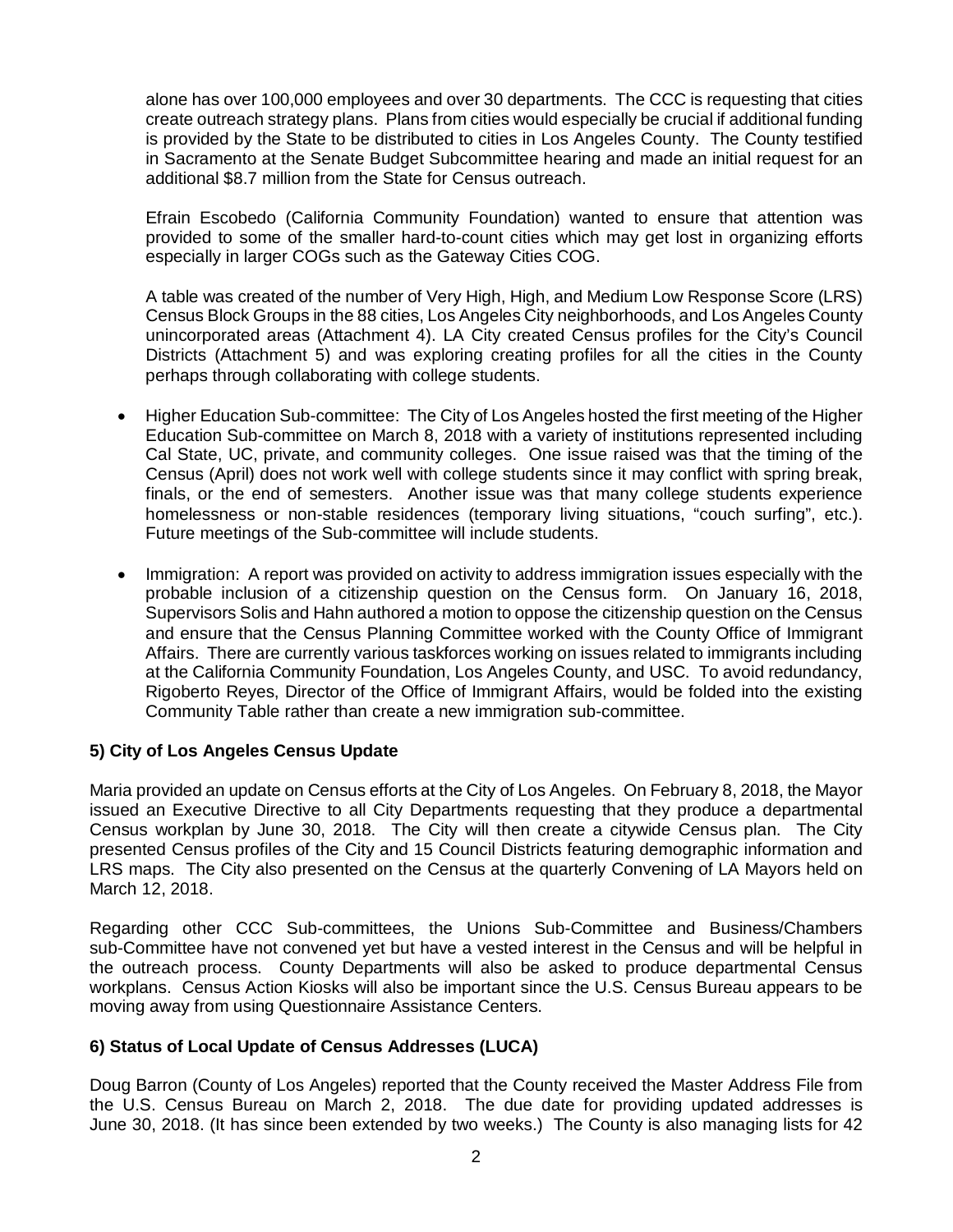cities. To assist with the process of identifying non-standard addresses, the County is contracting with Community Connect Labs who will train local CBOs to canvass for these addresses. The Department of Regional Planning reported that the County will supplement the address list through other administrative data records. A concern was raised about whether any data collected for addresses might be used by cities to try to collect fines and revenue by going after potential code violations. However, data collected as part of the Census is protected by confidentiality regulations in Title 13. John asked whether CBOs who participate in the project to identify non-standards addresses would be compensated for their efforts. The County was reviewing this option.

## **7) U.S. Census Bureau Update**

Luz Castillo (U.S. Census Bureau) provided an update from the U.S. Census Bureau's Los Angeles Regional Office. The Census Bureau has reached out to cities regarding LUCA packages. Five cities were still awaiting their LUCA packages. The Census Bureau will be opening a Los Angeles Regional Office in Downtown and will also be hiring a wide range of local positions including an executive director. A handout was distributed which covered Census employment opportunities in the Los Angeles region (Attachment 6). Applications for employment can be submitted online. A question was asked whether it would be possible for the County or other entity to coordinate a job fair with the Census Bureau. The Census Bureau expects that this will be possible. There will also be a Partnership Program Specialist in the Los Angeles area.

The 2018 Census Test started in Providence County, Rhode Island, with a mailing sent to households on March 14, 2018. Telephone question assistance centers were opened to provide assistance in eight languages (English, Spanish, Mandarin, Cantonese, Vietnamese, Russian, Arabic, and Tagalog). A pilot program was also established for post offices to host self-response kiosks.

For the 2020 Census, the Census Bureau will be replacing Questionnaire Assistance Centers (QACs) with Mobile Response Tables (MRTs). Instead of QACs which were hosted at a physical location, the MRTs will consist of tables with laptops and promotional items that are set up for a designated time period at locations such as supermarkets or at community events. The MRTs were piloted in the 2016 Census test and the Census Bureau worked with partners to find strategic times and locations.

For the 2020 Census, each household will receive a letter with an identification code used to complete the Census form online. If people lose the code, they can still complete the Census by using their address and identifying information either online or on the phone. A question was asked whether the letter from Census Bureau would be in the language spoken in the specific Census Tract. A question was also asked if the Census Bureau can provide a list of the locations of LA County QACs in the 2010 Census, particularly areas where the QACs were successful. This information would be useful so that the County or Cities can strategize where to locate Census Action Kiosks to complement the Census Bureau's mobile tables for the 2020 Census.

The Census Bureau will also be hiring enumerators for the 2020 Census and the salary will be as competitive as possible.

Daniel Ichinose (Asian Americans Advancing Justice) suggested that sufficient language resources such as bilingual Census forms will be important. Many populations have struggles with languages including speaking a variety of languages beyond the standard languages offered, households that multilingual, and regional complexities and variations in languages such as Arabic. The County Registrar-Recorder/County Clerk may be a useful resource since it deals with issues related to languages as part of the Voting Rights Act.

The County is developing a Wordpress website to post relevant Census resources and documents.